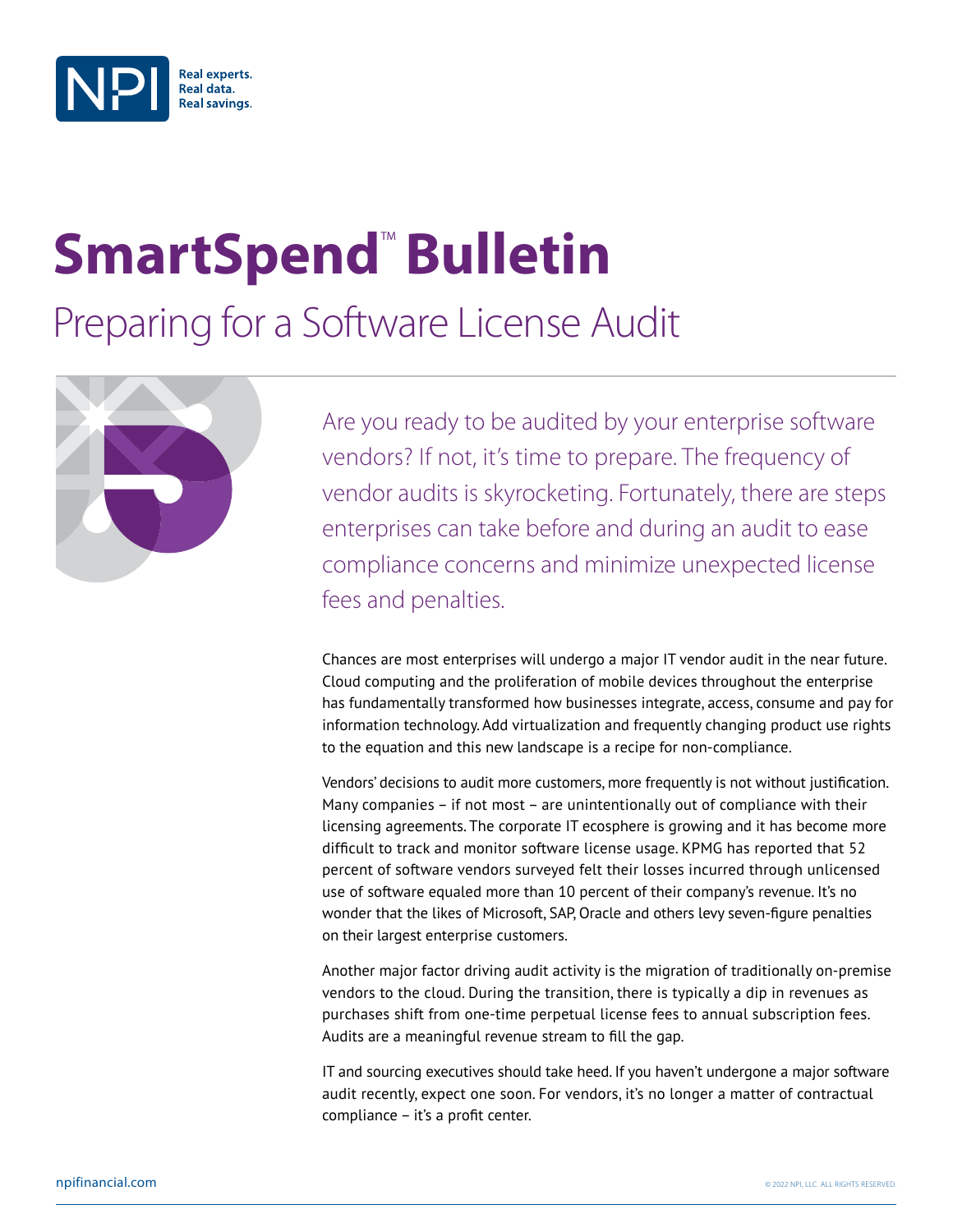# **The Auditing Top 5: Who's Auditing Now?**

NPI has seen a marked increase in the number of audits being conducted by the following vendors:

**1. Microsoft 2. SAP**

- **3. Attachmate**
- **4. Oracle**
- **5. IBM**



## **Unintentional Non-Compliance – How Does it Happen?**

Few enterprises willingly engage in rampant, non-compliant license use. So, how is it that most companies today would be found out of compliance if they underwent a major software audit? The most common reasons are:

- You bought software for one reason, now you use it for another. Certain license types, such as limited use licenses, can only be used in non-production environments like development, testing or failover. Companies often purchase these licenses over full use licenses to obtain a pricing discount. Then, months or years later they discover their limited use licenses are being used for production use purposes like internal data processing operations.
- No one told you the product use rights changed. Product use rights can change at any time, and the rate of change is growing among larger IT vendors. For example, during recent contract negotiations and audits, SAP and Oracle are asking some clients to purchase additional licenses for third-party application access. A business with 100 Salesforce.com licenses that need to access information from SAP may now be required to buy 100 additional licenses. It's only been in the last few years that the vendors have begun to interpret "indirect access" this way and attempted to enforce it with clients.
- Your definition is different from the vendor's. Licensing programs and definitions have changed dramatically over the last several years. What constitutes a qualified user or device (Microsoft)? What about a concurrent user or a floating user (IBM)? What's the difference between an application specific full use license or an embedded software license (Oracle)? Any misinterpretation can unwittingly throw a customer out of compliance.
- You upgraded your software. Or maybe you downgraded. If you upgrade or downgrade your software, which product use rights apply – the rights that came with your original purchase, or the rights that came with your up/downgrade? How will your support and maintenance agreement be impacted? Well, it varies and it can be confusing, depending on your vendor. Here is a headache-inducing example from Microsoft's Volume Licensing Blog:

 *Let's continue using the same example above with SharePoint 2013 Server licenses purchased on an Agreement/Enrollment started in December 2012. With these licenses, let's say you also purchased Software Assurance (SA) coverage, which aligns to the term of your Agreement/Enrollment. If during the term of your SA coverage, a new version of SharePoint Server is released and you decide to install/upgrade to the newest version – the PUR currently available when the new version is released will apply to your use of the new version. Please note that if you have rights to a new version via SA coverage, and choose not to upgrade your software, you may choose to use the new PUR, or continue to use the PUR you were originally required to. However, if you upgrade your software, you will be required to use the new PUR as outlined above (unless the Product List says otherwise)….In some cases, customers buy a license through a Volume License program for current versions of products with the specific intent on downgrading to a prior version of that product. When this is the case, you must use the PUR in effect on the Agreement/Enrollment start date for the version you licensed – not the version you will downgrade to and deploy or run.*

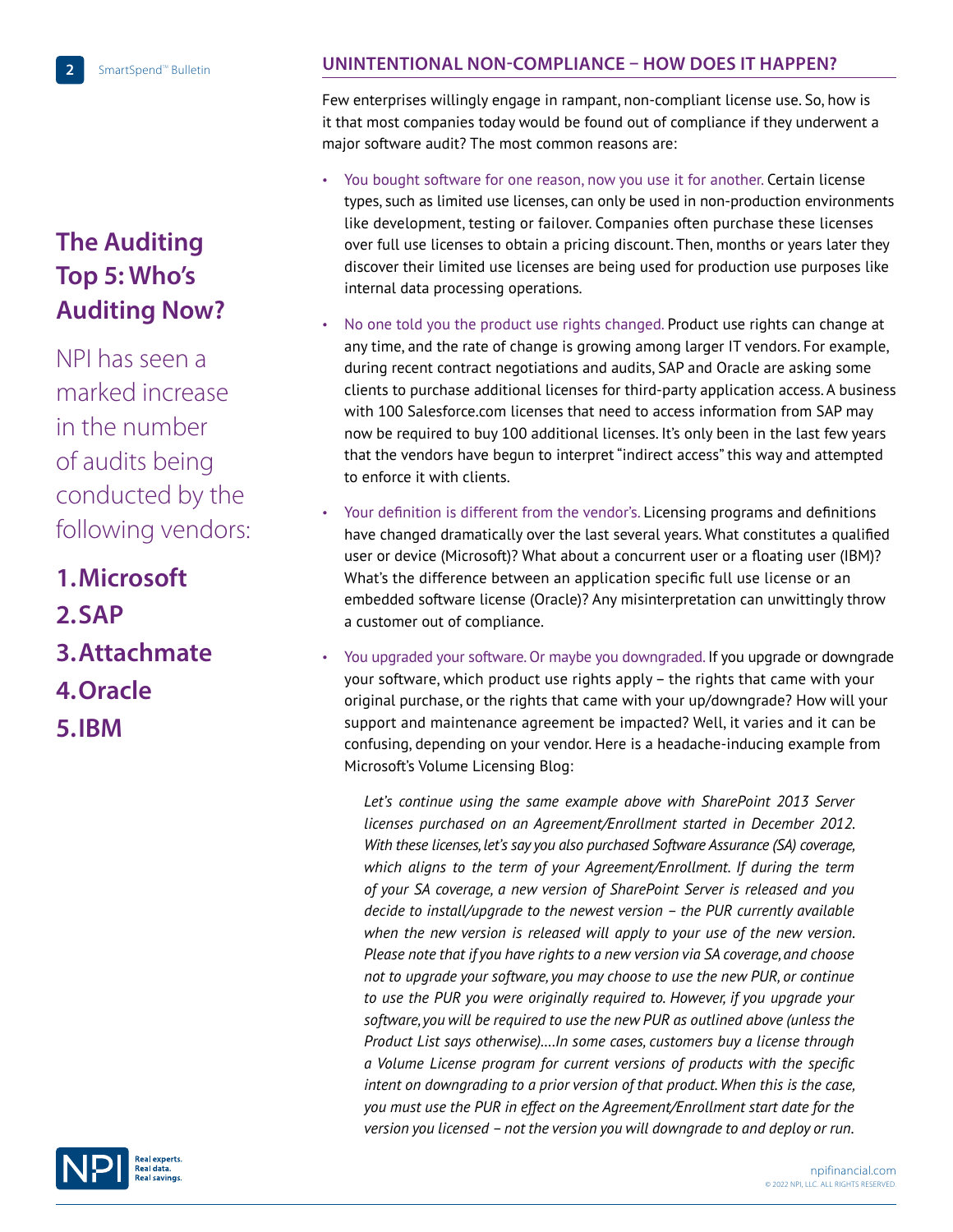**3** SmartSpend™ Bulletin

## **When is the right time for a self-audit?**

Most enterprise customers will be audited by at least one large software vendor this year. Conducting an internal self-audit before an official audit request arrives gives you more time to identify and remediate noncompliance, and minimize risk.

- Virtualization. Virtualized environments are hotbeds for unintentional noncompliance as each vendor has very specific rules around how hosts and software are coupled and managed. For example, let's say you have two physical Microsoft Windows Servers (2012), with two virtual sessions running on each. Using VMware's tools, you move one virtual session from one server to the other. Soon thereafter, you want to move it back again. Unfortunately, Microsoft doesn't allow "server mobility" beyond the first move. The virtual session can move one time (in this case from the first server to the second), but is then stuck on the second server for 90 days. In this instance, this is ground for non-compliance as Microsoft requires a new license to run three (rather than two) virtual sessions on one machine.
- You unknowingly purchased software licenses from an ISV. More companies are turning to independent software and technology vendors for complex, industryspecific IT solutions (e.g., diagnostic equipment in healthcare, production floor technologies in manufacturing). In some cases, these solutions contain third party software that isn't disclosed to the buyer and, therefore, isn't on your asset management radar screen.
- You don't have a formal process and tools for distributing, licensing and managing licenses. Large enterprises often engage in checkbox license management. They invest in software asset (or license) management tools that provide limited auditing capabilities and limited visibility into license usage, and call it a day. Unfortunately, effective management of software licenses requires dedicated people and processes that ensure a 360-degree view and control over how licenses are purchased, distributed, harvested, archived and retired. As the complexity of IT and IT contracting increases, the need for formal asset and license management programs within the enterprise will become even more imperative.

### **Before the Audit, Self-Audit**

If you've received an official audit request from your vendor, or have a sneaking suspicion you'll receive one soon, or even if you're looking to switch vendors – it's imperative you conduct an internal self-audit before vendors initiate their process.

Most vendors enlist third parties to conduct audits on their behalf (Oracle is one notable exception – they have a dedicated internal auditing department). These auditing teams are typically contracted from the consulting world's power players (Deloitte, KPMG and Accenture, to name a few). They are financially motivated to find noncompliance, which they most often do. If material non-compliance is identified, in many cases the customer is required to cover the consultant's fees in addition to any penalties incurred. Remember – the interests of the auditors are more aligned with those of the vendor than your own. There is no such thing as a friendly audit!

With this in mind, enterprises should take all precautions to avoid or minimize the negative impacts an audit could have on their business. The most effective tactic is to conduct a preventive internal self-audit using the very same level of scrutiny that the vendor's team would use – as well as similar tools and processes. Companies that lack the bandwidth or capabilities in-house should seek outside expertise.

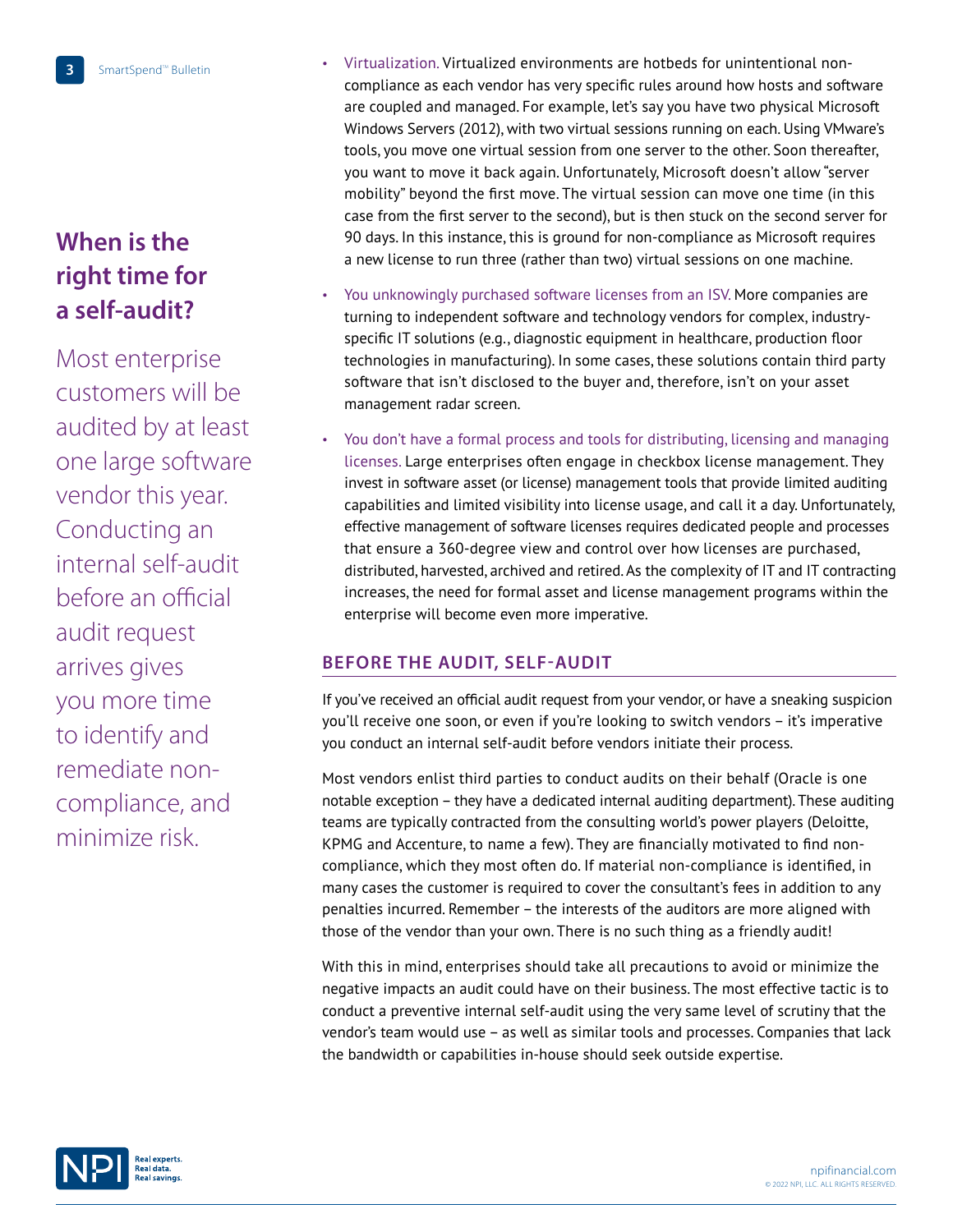**4** SmartSpend™ Bulletin

At a minimum, the self-audit should involve the following activities:

• Establish a formal license position. First, develop an accurate record of deployments. Then compare that to license entitlements to identify gaps. This requires a PhD in product use rights for each vendor as they are ground zero for non-compliance. Product use rights are complex, confusing (often intentionally) and are subject to change at any time.

It's important to point out that auditors perform this complex analysis in the vendor's favor. Customers need to perform this same complex analysis in their own favor. Note: One benefit of having a formal license position at the ready is that, in some cases, a vendor will actually cancel an audit once they see the report.

- Review and clarification of audit rights. Audit rights should be stipulated and agreed upon with every enterprise software vendor. They should specify how much time a company has to respond to a formal audit request, which vendor resources are authorized to audit, what tools will be used, what data has to be provided (and how soon) and how arbitration will be handled. By fully understanding audit rights prior to an official audit, companies can model their self-audit using the same rules of engagement that the vendor will use.
- In the event of non-compliance, development of a remediation plan defining how compliance will be achieved. If material non-compliance is discovered during a self-audit, companies need to develop a remediation plan that takes into account their current and future software needs. Remediation can take many forms – tuning virtualization strategy, changing servers to avoid certain size "taxes," making simple changes to eliminate unnecessary access that would drive user charges even when there is no actual usage, changing usage for certain constituencies because the cost outweighs the benefit, migrating to alternate solutions for certain constituencies, changing to alternate license types that are a better match for actual usage or, if no other alternative is practical, purchase additional licenses. Even if the outcome of a self-audit is the requirement to purchase licenses, companies have the ability to work through the funding challenges on their own cadence.

#### **Why Engage a Self-Audit Specialist**

In the best of circumstances, large software vendor audits are arduous and costly to the enterprise. They require time and human resources that are already stretched thin. And, when going head-to-head with vendors' auditing teams, companies typically find themselves unable to defend their license position. Today's IT and sourcing professionals need an ally with the vendor-specific licensing expertise, tools and proven processes that will help them optimize the outcome of a software license audit.

As a third-party auditing consultant, NPI has a deep familiarity with the myriad ways that vendors foster non-compliance. Our understanding of changing product usage rights gives us the inside track into where companies are unwittingly falling out of compliance with their licensing agreements, and where auditors are incorrectly interpreting the situation (this occurs frequently). We use the same or similar tools and processes that the vendors use, and are able to understand, summarize and present